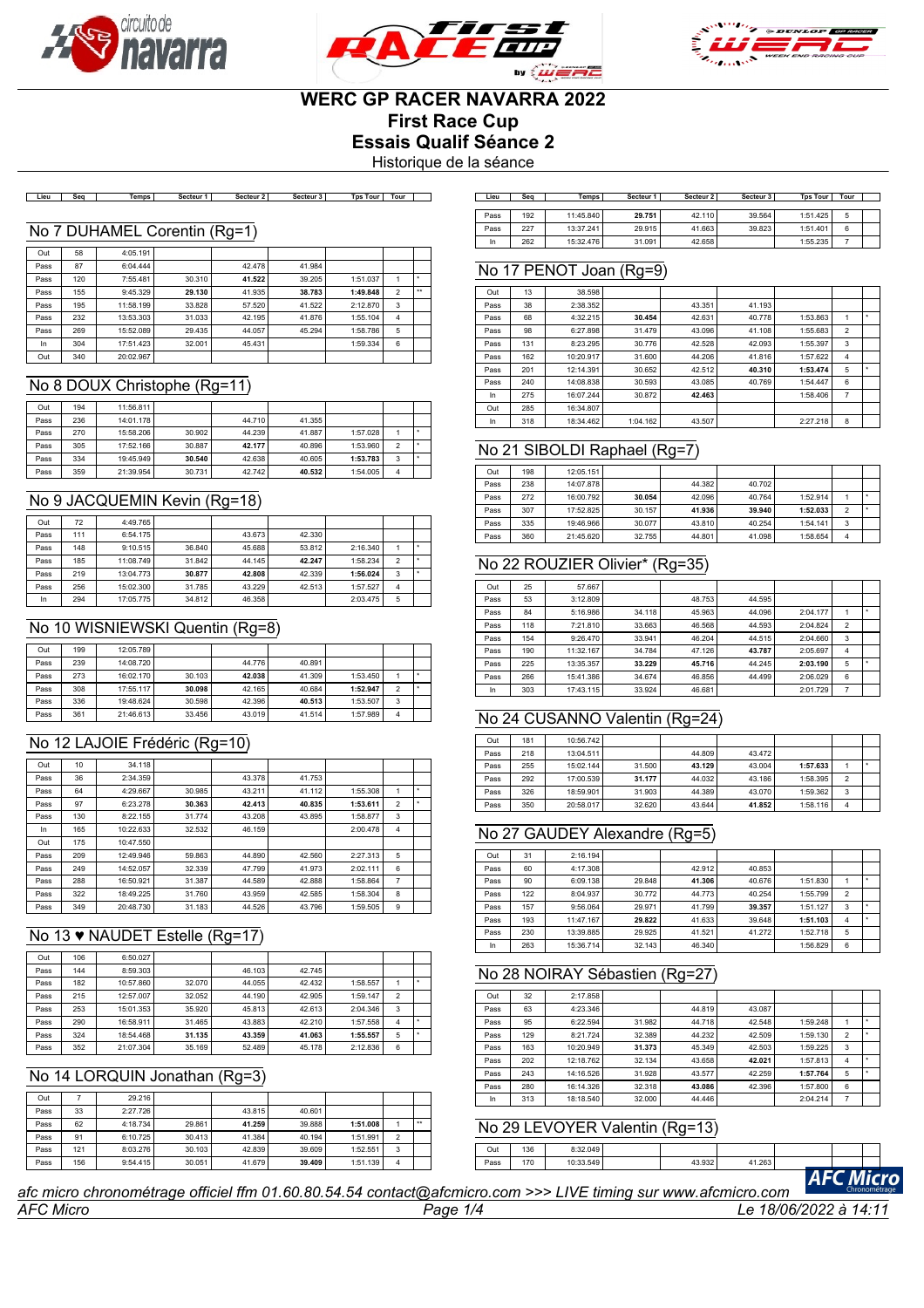





#### First Race Cup Essais Qualif Séance 2 Historique de la séance

Lieu | Seq | Temps | Secteur 1 | Secteur 2 | Secteur 3 | Tps Tour | Tour | |

#### No 29 LEVOYER Valentin (Rg=13)

| Pass | 217 | 13:00.661 | 30.071 | 1:12.877 | 44.164 | 2:27.112 |   |  |
|------|-----|-----------|--------|----------|--------|----------|---|--|
| Pass | 251 | 14:56.313 | 30.854 | 43.765   | 41.033 | 1:55.652 | C |  |
| Pass | 287 | 16:50.711 | 30.456 | 43.161   | 40.781 | 1:54.398 | 3 |  |
| Pass | 321 | 18:44.767 | 30.540 | 42.745   | 40.771 | 1:54.056 | 4 |  |
| Pass | 346 | 20:40.608 | 31.731 | 43.535   | 40.575 | 1:55.841 | 5 |  |

## No 35 LEBLONDEL Tiephaine (Rg=21)

| Out  | 23  | 52.560    |        |        |        |          |                |  |
|------|-----|-----------|--------|--------|--------|----------|----------------|--|
| Pass | 49  | 3:00.184  |        | 45.991 | 43.586 |          |                |  |
| Pass | 79  | 4:59.317  | 32.611 | 44.426 | 42.096 | 1:59.133 |                |  |
| Pass | 112 | 6:59.926  | 33.258 | 45.106 | 42.245 | 2:00.609 | $\overline{2}$ |  |
| Pass | 145 | 8:59.861  | 32.858 | 44.754 | 42.323 | 1:59.935 | 3              |  |
| Pass | 183 | 10:58.058 | 32.030 | 44.716 | 41.451 | 1:58.197 | 4              |  |
| Pass | 216 | 12:57.237 | 32.389 | 44.251 | 42.539 | 1:59.179 | 5              |  |
| Pass | 250 | 14:56.256 | 32.962 | 44.580 | 41.477 | 1:59.019 | 6              |  |
| Pass | 289 | 16:53.029 | 31.642 | 44.043 | 41.088 | 1:56.773 | 7              |  |
| Pass | 323 | 18:50.074 | 31,848 | 43.927 | 41.270 | 1:57.045 | 8              |  |
| Pass | 347 | 20:47.903 | 31.718 | 44.108 | 42.003 | 1:57.829 | 9              |  |

#### No 43 LAPORTE Matthieu (Rg=36)

| Out  | 15  | 40.636    |        |        |        |          |                |  |
|------|-----|-----------|--------|--------|--------|----------|----------------|--|
| Pass | 48  | 2:58.217  |        | 50.881 | 47.194 |          |                |  |
| Pass | 81  | 5:07.546  | 35.181 | 48.239 | 45.909 | 2:09.329 |                |  |
| Pass | 116 | 7:15.398  | 34.583 | 47.481 | 45.788 | 2:07.852 | 2              |  |
| Pass | 152 | 9:23.990  | 35.431 | 47.448 | 45.713 | 2:08.592 | 3              |  |
| Pass | 189 | 11:31.587 | 34.334 | 47.691 | 45.572 | 2:07.597 | 4              |  |
| Pass | 229 | 13:39.275 | 34.717 | 47.514 | 45.457 | 2:07.688 | 5              |  |
| Pass | 268 | 15:47.139 | 34.759 | 47.465 | 45.640 | 2:07.864 | 6              |  |
| Pass | 306 | 17:52.619 | 34.071 | 46.415 | 44.994 | 2:05.480 | $\overline{7}$ |  |
| Pass | 337 | 20:00.657 | 34.231 | 48.333 | 45.474 | 2:08.038 | 8              |  |

## No 49 VEILLON Rémi\* (Rg=34)

| Out  | 50  | 3:00.863  |          |        |        |          |                |  |
|------|-----|-----------|----------|--------|--------|----------|----------------|--|
| Pass | 82  | 5:11.585  |          | 47.086 | 44.437 |          |                |  |
| Pass | 115 | 7:13.324  | 32.901   | 45.817 | 43.021 | 2:01.739 |                |  |
| Pass | 149 | 9:14.519  | 33.140   | 45.540 | 42.515 | 2:01.195 | $\overline{2}$ |  |
| In   | 186 | 11:16.068 | 33.169   | 46.782 |        | 2:01.549 | 3              |  |
| Out  | 223 | 13:21.410 |          |        |        |          |                |  |
| Pass | 260 | 15:27.586 | 2:43.046 | 45.505 | 42.967 | 4:11.518 | $\overline{4}$ |  |
| Pass | 299 | 17:27.324 | 31.969   | 45.122 | 42.647 | 1:59.738 | 5              |  |
| Pass | 331 | 19:33.201 | 33.257   | 48.557 | 44.063 | 2:05.877 | 6              |  |
| Pass | 356 | 21:34.011 | 33.012   | 45.865 | 41.933 | 2:00.810 | 7              |  |

#### No 53 REVOLTE Clement (Rg=6)

| Out  | 27  | 1:22.081  |        |        |        |          |                |   |
|------|-----|-----------|--------|--------|--------|----------|----------------|---|
| Pass | 54  | 3:23.288  |        | 43.784 | 40.633 |          |                |   |
| Pass | 83  | 5:16.898  | 29.649 | 42.983 | 40.978 | 1:53.610 | 1              | ٠ |
| Pass | 114 | 7:11.333  | 29.887 | 43.322 | 41.226 | 1:54.435 | $\overline{2}$ |   |
| Pass | 146 | 9:03.479  | 29.722 | 42.314 | 40.110 | 1:52.146 | 3              |   |
| Pass | 180 | 10:56.691 | 29.530 | 42.788 | 40.894 | 1:53.212 | $\overline{4}$ |   |
| Pass | 211 | 12:50.833 | 30.012 | 42.380 | 41.750 | 1:54.142 | 5              |   |
| Pass | 247 | 14:44.139 | 30.653 | 42.202 | 40.451 | 1:53.306 | 6              |   |
| Pass | 286 | 16:35.827 | 29.417 | 41.690 | 40.581 | 1:51.688 | 7              |   |
| Pass | 316 | 18:27.668 | 29.669 | 41.807 | 40.365 | 1:51.841 | 8              |   |
| Pass | 342 | 20:22.474 | 30.943 | 42.866 | 40.997 | 1:54.806 | 9              |   |

## No 54 GUERLOT Cédric\* (Rg=22)

| Out  | 16  | 42.698    |        |        |        |          |                |  |
|------|-----|-----------|--------|--------|--------|----------|----------------|--|
| Pass | 42  | 2:51.117  |        | 47.190 | 42.879 |          |                |  |
| Pass | 75  | 4:51.607  | 32.532 | 45.455 | 42.503 | 2:00.490 |                |  |
| Pass | 105 | 6:49.998  | 32.234 | 44.227 | 41.930 | 1:58.391 | 2              |  |
| Pass | 139 | 8:47.238  | 31.273 | 44.327 | 41.640 | 1:57.240 | 3              |  |
| In   | 177 | 10:51.501 | 32.198 | 48.036 |        | 2:04.263 | $\overline{4}$ |  |

## No 59 ROGER Gwenael (Rg=33)

| Out  | 12 | 38.398   |        |        |        |          |  |
|------|----|----------|--------|--------|--------|----------|--|
| Pass | 40 | 2:50.152 |        | 47.609 | 44.077 |          |  |
| Pass | 74 | 4:51.457 | 33.253 | 45.257 | 42.795 | 2:01.305 |  |

| Lieu | Sea | <b>Temps</b> | Secteur 1 | Secteur <sub>2</sub> | Secteur 3 | <b>Tps Tour</b> | Tour           |   |
|------|-----|--------------|-----------|----------------------|-----------|-----------------|----------------|---|
|      |     |              |           |                      |           |                 |                |   |
| Pass | 108 | 6:52.557     | 33.291    | 45.493               | 42.316    | 2:01.100        | $\overline{2}$ | ٠ |
| Pass | 141 | 8:54.983     | 33.869    | 45.063               | 43.494    | 2:02.426        | 3              |   |
| Pass | 179 | 10:56.711    | 34.104    | 44.890               | 42.734    | 2:01.728        | 4              |   |
| Pass | 214 | 12:56.370    | 32.869    | 44.249               | 42.541    | 1:59.659        | 5              | ٠ |
| Pass | 252 | 14:58.748    | 33.252    | 46.410               | 42.716    | 2:02.378        | 6              |   |
| Pass | 291 | 16:59.990    | 32.977    | 45.138               | 43.127    | 2:01.242        | 7              |   |
| Pass | 325 | 18:59.195    | 32.229    | 44.173               | 42.803    | 1:59.205        | 8              | ٠ |
| In   | 351 | 21:04.312    | 34.361    | 46.841               |           | 2:05.117        | 9              |   |

## No 63 LEGRAND Julien (Rg=37)

| Out  | 55  | 3:46.369  |        |        |        |          |                |  |
|------|-----|-----------|--------|--------|--------|----------|----------------|--|
| Pass | 92  | 6:11.646  |        | 52.503 | 49.372 |          |                |  |
| Pass | 133 | 8:26.309  | 36.030 | 50.401 | 48.232 | 2:14.663 |                |  |
| Pass | 171 | 10:37.858 | 36.236 | 48.901 | 46.412 | 2:11.549 | $\overline{2}$ |  |
| Pass | 212 | 12:52.458 | 36.175 | 51.316 | 47.109 | 2:14.600 | 3              |  |
| Pass | 254 | 15:02.003 | 35.251 | 48.693 | 45.601 | 2:09.545 | 4              |  |
| Pass | 295 | 17:10.518 | 34.953 | 48.106 | 45.456 | 2:08.515 | 5              |  |
| Pass | 330 | 19:20.029 | 35.201 | 48.663 | 45.647 | 2:09.511 | 6              |  |
| Pass | 355 | 21:28.222 | 35.255 | 47.601 | 45.337 | 2:08.193 |                |  |

## No 77 PENACHO Michael\* (Rg=20)

| Out  | 18  | 44.830    |        |        |        |          |                |  |
|------|-----|-----------|--------|--------|--------|----------|----------------|--|
| Pass | 44  | 2:52.808  |        | 46.482 | 44.261 |          |                |  |
| Pass | 73  | 4:50.652  | 31.475 | 44.264 | 42.105 | 1:57.844 |                |  |
| Pass | 104 | 6:47.022  | 31.111 | 43.704 | 41.555 | 1:56.370 | $\overline{2}$ |  |
| Pass | 138 | 8:44.251  | 31.253 | 43.891 | 42.085 | 1:57.229 | 3              |  |
| Pass | 172 | 10:40.985 | 31.038 | 44.043 | 41.653 | 1:56.734 | 4              |  |
| Pass | 208 | 12:49.218 | 34.981 | 48.154 | 45.098 | 2:08.233 | 5              |  |
| Pass | 248 | 14:49.873 | 31.450 | 44.869 | 44.336 | 2:00.655 | 6              |  |
| In   | 293 | 17:01.677 | 33.287 | 57.483 |        | 2:11.804 | 7              |  |

#### No 84 RODRIGUES Steve (Rg=30)

| Out  | 28  | 1:50.564  |        |        |        |          |                |   |
|------|-----|-----------|--------|--------|--------|----------|----------------|---|
| Pass | 57  | 4:04.273  |        | 47.721 | 44.927 |          |                |   |
| Pass | 88  | 6:07.794  | 33.439 | 46.069 | 44.013 | 2:03.521 | 1              |   |
| Pass | 124 | 8:09.978  | 32.865 | 45.583 | 43.736 | 2:02.184 | $\overline{2}$ |   |
| Pass | 160 | 10:11.334 | 32.701 | 45.391 | 43.264 | 2:01.356 | 3              | ٠ |
| Pass | 200 | 12:11.342 | 32.205 | 44.932 | 42.871 | 2:00.008 | 4              | ٠ |
| Pass | 242 | 14:11.448 | 32.308 | 45.259 | 42.539 | 2:00.106 | 5              |   |
| Pass | 278 | 16:10.860 | 32.125 | 44.409 | 42.878 | 1:59.412 | 6              |   |
| Pass | 312 | 18:09.918 | 32.186 | 44.268 | 42.604 | 1:59.058 | 7              |   |
| Pass | 341 | 20:08.590 | 31.881 | 44.142 | 42.649 | 1:58.672 | 8              | ٠ |

#### No 86 DOUDOUX Jérôme (Rg=23)

| Out  | 21  | 49.558    |          |        |        |          |                |   |
|------|-----|-----------|----------|--------|--------|----------|----------------|---|
| Pass | 46  | 2:54.843  |          | 45.481 | 43.583 |          |                |   |
| Pass | 78  | 4:53.968  | 32.551   | 43.903 | 42.671 | 1:59.125 |                |   |
| In   | 109 | 6:53.333  | 32.625   | 43.917 |        | 1:59.365 | $\overline{2}$ |   |
| Out  | 119 | 7:21.777  |          |        |        |          |                |   |
| Pass | 153 | 9:26.319  | 1:05.638 | 43.743 | 43.605 | 2:32.986 | 3              |   |
| Pass | 188 | 11:25.670 | 32.279   | 44.838 | 42.234 | 1:59.351 | 4              |   |
| Pass | 224 | 13:23.221 | 32.456   | 43.168 | 41.927 | 1:57.551 | 5              | ٠ |
| Pass | 259 | 15:23.348 | 31.747   | 46.493 | 41.887 | 2:00.127 | 6              |   |
| Pass | 298 | 17:21.612 | 32.520   | 43.787 | 41.957 | 1:58.264 | 7              |   |
| Pass | 329 | 19:19.931 | 32.426   | 43.368 | 42.525 | 1:58.319 | 8              |   |
| Pass | 354 | 21:17.540 | 32.431   | 43.396 | 41.782 | 1:57.609 | 9              |   |

## No 89 GALVEZ Eddy (Rg=2)

| Out  | 19  | 46.556    |        |        |        |          |                |   |
|------|-----|-----------|--------|--------|--------|----------|----------------|---|
| Pass | 41  | 2:50.754  |        | 45.103 | 42.127 |          |                |   |
| Pass | 70  | 4:44.737  | 30.512 | 42.973 | 40.498 | 1:53.983 | 1              | ٠ |
| Pass | 102 | 6:37.201  | 30.027 | 42.511 | 39.926 | 1:52.464 | $\overline{2}$ | ٠ |
| Pass | 135 | 8:29.833  | 30.119 | 42.328 | 40.185 | 1:52.632 | 3              |   |
| In   | 169 | 10:26.630 | 30.332 | 45.553 |        | 1:56.797 | 4              |   |
| Out  | 176 | 10:49.896 |        |        |        |          |                |   |
| Pass | 210 | 12:49.965 | 58,408 | 43.693 | 41.234 | 2:23.335 | 5              |   |
| Pass | 246 | 14:40.908 | 29.337 | 41.703 | 39.903 | 1:50.943 | 6              | ٠ |
| Pass | 283 | 16:31.432 | 29.561 | 41.573 | 39.390 | 1:50.524 | 7              | ٠ |
| In   | 317 | 18:30.797 | 29.618 | 49.398 |        | 1:59.365 | 8              |   |



*AFC Micro Page 2/4 Le 18/06/2022 à 14:11 afc micro chronométrage officiel ffm 01.60.80.54.54 contact@afcmicro.com >>> LIVE timing sur www.afcmicro.com*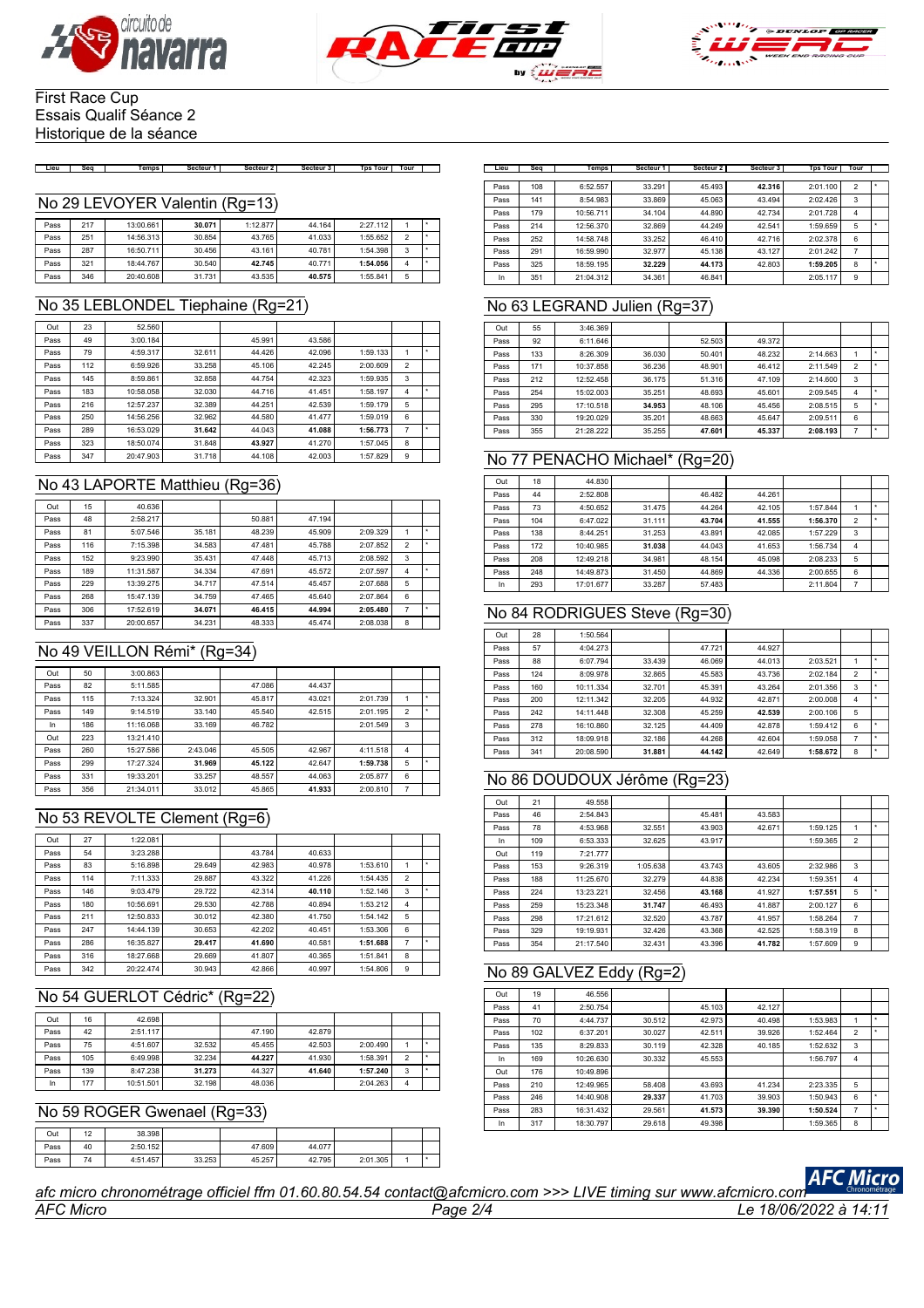





#### First Race Cup Essais Qualif Séance 2 Historique de la séance

Lieu | Seq | Temps | Secteur 1 | Secteur 2 | Secteur 3 | Tps Tour | Tour | |

#### No 90 MICHEL Jean-Baptiste (Rg=28)

| Out  | 93  | 6:14.243  |          |        |        |          |                |  |
|------|-----|-----------|----------|--------|--------|----------|----------------|--|
| Pass | 128 | 8:19.140  |          | 44.777 | 42.574 |          |                |  |
| Pass | 161 | 10:18.299 | 32.386   | 45.154 | 41.619 | 1:59.159 |                |  |
| In   | 203 | 12:18.700 | 35.327   | 45.007 |        | 2:00.401 | $\overline{2}$ |  |
| Out  | 226 | 13:36.446 |          |        |        |          |                |  |
| Pass | 265 | 15:39.870 | 1:52.951 | 44.712 | 43.507 | 3:21.170 | 3              |  |
| Pass | 301 | 17:38.208 | 31.125   | 44.759 | 42.454 | 1:58.338 | $\overline{4}$ |  |
| Pass | 333 | 19:36.459 | 30.778   | 44.341 | 43.132 | 1:58.251 | 5              |  |
| Pass | 358 | 21:38.791 | 33,010   | 45.511 | 43.811 | 2:02.332 | 6              |  |

## No 99 BAPTISTA Philippe (Rg=19)

| Out  | 9   | 31.591    |          |        |        |          |                |  |
|------|-----|-----------|----------|--------|--------|----------|----------------|--|
| Pass | 35  | 2:34.241  |          | 44.534 | 42.499 |          |                |  |
| Pass | 66  | 4:30.780  | 30.795   | 43.921 | 41.823 | 1:56.539 |                |  |
| Pass | 100 | 6:30.282  | 32.626   | 44.578 | 42.298 | 1:59.502 | $\overline{2}$ |  |
| Pass | 140 | 8:48.937  |          |        | 41.882 | 2:18.655 | 3              |  |
| In   | 174 | 10:46.696 | 31.572   | 45.743 |        | 1:57.759 | 4              |  |
| Out  | 221 | 13:16.248 |          |        |        |          |                |  |
| Pass | 258 | 15:20.706 | 3:07.397 | 45.762 | 40.851 | 4:34.010 | 5              |  |
| Pass | 297 | 17:16.956 | 31.362   | 43.219 | 41.669 | 1:56.250 | 6              |  |
| Pass | 327 | 19:14.319 | 31,440   | 44.106 | 41.817 | 1:57.363 | 7              |  |
| Pass | 353 | 21:15.623 | 32.513   | 44.775 | 44.016 | 2:01.304 | 8              |  |

## No 120 FOULONNEAU Stéphane (Rg=25)

| Out  | 52  | 3:10.561  |          |        |        |          |                |  |
|------|-----|-----------|----------|--------|--------|----------|----------------|--|
| Pass | 85  | 5:18.657  |          | 45.626 | 44.006 |          |                |  |
| Pass | 117 | 7:20.281  | 32.223   | 45.771 | 43.630 | 2:01.624 |                |  |
| In   | 150 | 9:18.946  | 33.058   | 45.709 |        | 1:58.665 | $\overline{2}$ |  |
| Out  | 191 | 11:33.512 |          |        |        |          |                |  |
| Pass | 228 | 13:39.205 | 2:52.500 | 44.599 | 43.160 | 4:20.259 | 3              |  |
| Pass | 264 | 15:39.047 | 32.045   | 44.363 | 43.434 | 1:59.842 | 4              |  |
| Pass | 300 | 17:37.418 | 31.743   | 44.653 | 41.975 | 1:58.371 | 5              |  |
| Pass | 332 | 19:35.157 | 31.412   | 44.062 | 42.265 | 1:57.739 | 6              |  |
| Pass | 357 | 21:36.617 | 32.571   | 45.646 | 43.243 | 2:01.460 | 7              |  |

## No 121 CHERRAK Jamel (Rg=12)

| Out  | 20  | 48.294    |          |        |        |          |                |   |
|------|-----|-----------|----------|--------|--------|----------|----------------|---|
| Pass | 43  | 2:52.219  |          | 45.614 | 42.932 |          |                |   |
| Pass | 71  | 4:48.545  | 31.667   | 43.066 | 41.593 | 1:56.326 | 1              | ٠ |
| Pass | 103 | 6:43.701  | 30.418   | 42.933 | 41.805 | 1:55.156 | $\overline{2}$ | ٠ |
| Pass | 137 | 8:39.236  | 30.838   | 43.133 | 41.564 | 1:55.535 | 3              |   |
| In   | 173 | 10:45.245 | 33.844   | 49.371 |        | 2:06.009 | 4              |   |
| Out  | 204 | 12:20.298 |          |        |        |          |                |   |
| Pass | 245 | 14:19.687 | 2:09.977 | 43.186 | 41.279 | 3:34.442 | 5              |   |
| Pass | 279 | 16:13.707 | 30.597   | 42.198 | 41.225 | 1:54.020 | 6              | ٠ |
| Pass | 310 | 18:08.356 | 30.794   | 42.157 | 41.698 | 1:54.649 | 7              |   |
| Pass | 339 | 20:02.610 | 30.632   | 42.347 | 41.275 | 1:54.254 | 8              |   |
|      |     |           |          |        |        |          |                |   |

## No 124 CHAPRON Julien (Rg=32)

| Out  | 24  | 55.920    |          |        |        |          |                |   |
|------|-----|-----------|----------|--------|--------|----------|----------------|---|
| Pass | 51  | 3:02.614  |          | 45.982 | 42.531 |          |                |   |
| Pass | 80  | 5:05.261  | 33.711   | 45.760 | 43.176 | 2:02.647 | 1              | ٠ |
| Pass | 113 | 7:06.601  | 33.974   | 44.867 | 42.499 | 2:01.340 | $\overline{2}$ | ٠ |
| Pass | 147 | 9:06.579  | 33.780   | 44.494 | 41.704 | 1:59.978 | 3              | ٠ |
| In   | 184 | 11:05.582 | 33.922   | 45.772 |        | 1:59.003 | 4              |   |
| Out  | 237 | 14:03.878 |          |        |        |          |                |   |
| Pass | 282 | 16:27.221 | 3:53.805 | 44.746 | 43.088 | 5:21.639 | 5              |   |
| Pass | 315 | 18:26.383 | 33.223   | 44.391 | 41.548 | 1:59.162 | 6              | ٠ |
| Pass | 344 | 20:26.123 | 33.289   | 44.275 | 42.176 | 1:59.740 | 7              |   |

## No 129 FAYET Adrien\* (Rg=15)

| Out  | 17  | 43.994    |          |        |        |          |                |   |
|------|-----|-----------|----------|--------|--------|----------|----------------|---|
| Pass | 45  | 2:53.434  |          | 47.437 | 44.417 |          |                |   |
| Pass | 76  | 4:53.131  | 33.081   | 44.575 | 42.041 | 1:59.697 |                | ٠ |
| Pass | 107 | 6:52.108  | 31.872   | 44.512 | 42.593 | 1:58.977 | $\overline{2}$ |   |
| In   | 143 | 8:55.291  | 34.578   | 45.723 |        | 2:03.183 | 3              |   |
| Out  | 151 | 9:19.557  |          |        |        |          |                |   |
| Pass | 187 | 11:21.214 | 1:00.293 | 44.065 | 41.565 | 2:25.923 | 4              |   |
| Pass | 222 | 13:21.021 | 34.325   | 43.421 | 42.061 | 1:59.807 | 5              |   |

| Lieu | Sea | Temps     | Secteur 1 | Secteur 2 | Secteur 3 | <b>Tps Tour</b> | Tour |  |
|------|-----|-----------|-----------|-----------|-----------|-----------------|------|--|
|      |     |           |           |           |           |                 |      |  |
| Pass | 257 | 15:20.417 | 33.282    | 44.854    | 41.260    | 1:59.396        | 6    |  |
| Pass | 296 | 17:14.845 | 30.648    | 42.491    | 41.289    | 1:54.428        |      |  |
| In   | 328 | 19:16.683 | 31.690    | 48.116    |           | 2:01.838        | 8    |  |

## No 144 POMMIER Nicolas (Rg=4)

| Out  | 14  | 39.080    |        |        |        |          |                |   |
|------|-----|-----------|--------|--------|--------|----------|----------------|---|
| Pass | 39  | 2:38.463  |        | 43.320 | 41.116 |          |                |   |
| Pass | 67  | 4:31.159  | 31.216 | 42.019 | 39.461 | 1:52.696 |                | ٠ |
| Pass | 96  | 6:23.192  | 30.327 | 41.341 | 40.365 | 1:52.033 | $\overline{2}$ | ٠ |
| Pass | 126 | 8:17.090  | 30.623 | 43.055 | 40.220 | 1:53.898 | 3              |   |
| Pass | 159 | 10:09.763 | 29.982 | 42.127 | 40.564 | 1:52.673 | 4              |   |
| Pass | 196 | 12:01.326 | 29.846 | 42.143 | 39.574 | 1:51.563 | 5              | ٠ |
| Pass | 231 | 13:52.402 | 29.692 | 41.653 | 39.731 | 1:51.076 | 6              | ٠ |
| Pass | 267 | 15:43.658 | 29.910 | 41.791 | 39.555 | 1:51.256 | 7              |   |
| In   | 302 | 17:38.271 | 29.805 | 42.669 |        | 1:54.613 | 8              |   |

## No 147 ♥ BEARD Lorelei (Rg=26)

| Out  | 8   | 30.954    |          |        |        |          |                |   |
|------|-----|-----------|----------|--------|--------|----------|----------------|---|
| Pass | 34  | 2:31.870  |          | 44.474 | 41.933 |          |                |   |
| Pass | 65  | 4:30.284  | 31.219   | 44.855 | 42.340 | 1:58.414 |                |   |
| Pass | 99  | 6:28.607  | 30.988   | 44.616 | 42.719 | 1:58.323 | $\overline{2}$ | ٠ |
| Pass | 132 | 8:26.355  | 31.434   | 43.873 | 42.441 | 1:57.748 | 3              |   |
| Pass | 168 | 10:26.644 | 32.393   | 44.436 | 43.460 | 2:00.289 | 4              |   |
| In   | 207 | 12:30.780 | 32.514   | 47.082 |        | 2:04.136 | 5              |   |
| Out  | 233 | 13:53.587 |          |        |        |          |                |   |
| In.  | 276 | 16:07.610 | 1:59.172 | 46.112 |        | 3:36.830 | 6              |   |
| Out  | 320 | 18:41.447 |          |        |        |          |                |   |
| Pass | 348 | 20:48.233 | 3:10.835 | 44.816 | 44.972 | 4:40.623 | 7              |   |

#### No 187 MARTINEZ Raphael

| Out | חרר<br><u>__</u><br>and the control of the con- | $- - -$    |        |  |  |
|-----|-------------------------------------------------|------------|--------|--|--|
|     | 26                                              | <b>COC</b> | 50.218 |  |  |

## No 188 ♥ NAHAJCZUK Aurélie\* (Rg=31)

| Out  | 22  | 50.281    |          |        |        |          |                |   |
|------|-----|-----------|----------|--------|--------|----------|----------------|---|
| Pass | 47  | 2:54.975  |          | 45.513 | 43.210 |          |                |   |
| Pass | 77  | 4:53.786  | 33.044   | 43.975 | 41.792 | 1:58.811 | 1              | ٠ |
| Pass | 110 | 6:53.664  | 33.398   | 43.983 | 42.497 | 1:59.878 | $\overline{2}$ |   |
| Pass | 142 | 8:55.406  | 33.383   | 44.889 | 43.470 | 2:01.742 | 3              |   |
| Pass | 178 | 10:54.476 | 32.539   | 44.624 | 41.907 | 1:59.070 | $\overline{4}$ |   |
| In   | 213 | 12:52.620 | 32,600   | 44.664 |        | 1:58.144 | 5              |   |
| Out  | 234 | 13:55.446 |          |        |        |          |                |   |
| Pass | 274 | 16:03.368 | 1:43.757 | 44.719 | 42.272 | 3:10.748 | 6              |   |
| Pass | 309 | 18:03.148 | 33.020   | 44.568 | 42.192 | 1:59.780 | $\overline{7}$ |   |
| In   | 338 | 20:01.278 | 32.680   | 46.967 |        | 1:58.130 | 8              |   |

#### No 189 ARCHENY Yoann\* (Rg=16)

| Out  | 29  | 1:57.593  |          |        |        |          |                |   |
|------|-----|-----------|----------|--------|--------|----------|----------------|---|
| Pass | 59  | 4:06.111  |          | 45.755 | 43.205 |          |                |   |
| Pass | 89  | 6:07.899  | 32.661   | 45.523 | 43.604 | 2:01.788 |                | ٠ |
| Pass | 123 | 8:07.254  | 31.794   | 44.855 | 42.706 | 1:59.355 | $\overline{2}$ | ٠ |
| Pass | 158 | 10:05.322 | 32.125   | 44.122 | 41.821 | 1:58.068 | 3              | ٠ |
| Pass | 197 | 12:01.355 | 31.626   | 43.119 | 41.288 | 1:56.033 | 4              | ٠ |
| Pass | 235 | 13:56.426 | 30.940   | 42.981 | 41.150 | 1:55.071 | 5              | ٠ |
| In   | 271 | 16:00.221 | 32.899   | 44.470 |        | 2:03.795 | 6              |   |
| Out  | 284 | 16:32.722 |          |        |        |          |                |   |
| Pass | 319 | 18:39.918 | 1:10.978 | 45.609 | 43.110 | 2:39.697 | $\overline{7}$ |   |
| Pass | 345 | 20:37.446 | 31.525   | 43.654 | 42.349 | 1:57.528 | 8              |   |

## No 211 ♥ VALLEE Charlotte (Rg=38)

| Out  | 26  | 1:20.748  |        |        |        |          |        |  |
|------|-----|-----------|--------|--------|--------|----------|--------|--|
| Pass | 56  | 3:48.235  |        | 52.452 | 47.474 |          |        |  |
| Pass | 86  | 6:01.830  | 37.161 | 49.835 | 46.599 | 2:13.595 |        |  |
| Pass | 125 | 8:13.945  | 36.381 | 49.439 | 46.295 | 2:12.115 | $\sim$ |  |
| In   | 167 | 10:26.097 | 35.936 | 50.130 |        | 2:12.152 | 3      |  |

## No 223 PROVOST Tanguy (Rg=29)

|      | <b>Ticro</b> |          |        |        |        |          |  |  |  |  |
|------|--------------|----------|--------|--------|--------|----------|--|--|--|--|
| Pass | 94           | 6:17.130 | 32.919 | 43.834 | 42.222 | 1:58.975 |  |  |  |  |
| Pass | 61           | 4:18.155 |        | 46.132 | 44.537 |          |  |  |  |  |
| Out  | 30           | 2:05.451 |        |        |        |          |  |  |  |  |
|      |              |          |        |        |        |          |  |  |  |  |

*AFC Micro Page 3/4 Le 18/06/2022 à 14:11 afc micro chronométrage officiel ffm 01.60.80.54.54 contact@afcmicro.com >>> LIVE timing sur www.afcmicro.com*

 $\overline{Out}$